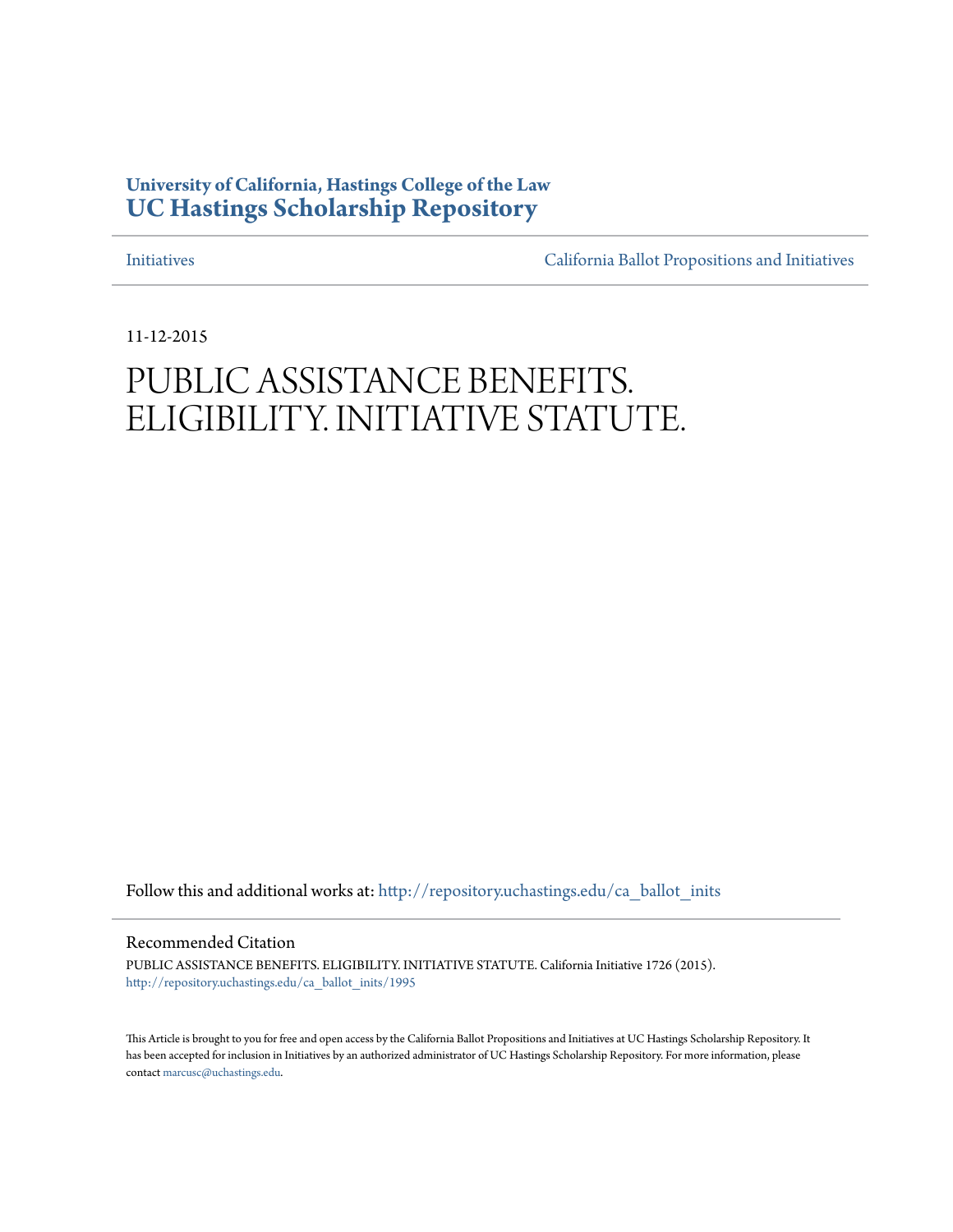$15 - 0064$ 

September 8, 2015

California Attorney General Kamala Harris Attn: Ashley Johansson, Initiative Coordinator 1300 I Street, 17<sup>th</sup> Floor, Post Office Box 944255 Sacramento, California 94244-2550

SEP 1 4 2015

INITIATIVE COORDINAT ATTORNEY GENERAL'S

To Ashley Johansson,

This is the written request for preparation of title and summary of the chief purposes and points of the proposed initiative measure, known as Welfare to Work. This text of the initiative is attached.

The public contact address: POB 9985, San Diego, CA 92169

Thank you,

Ted Helton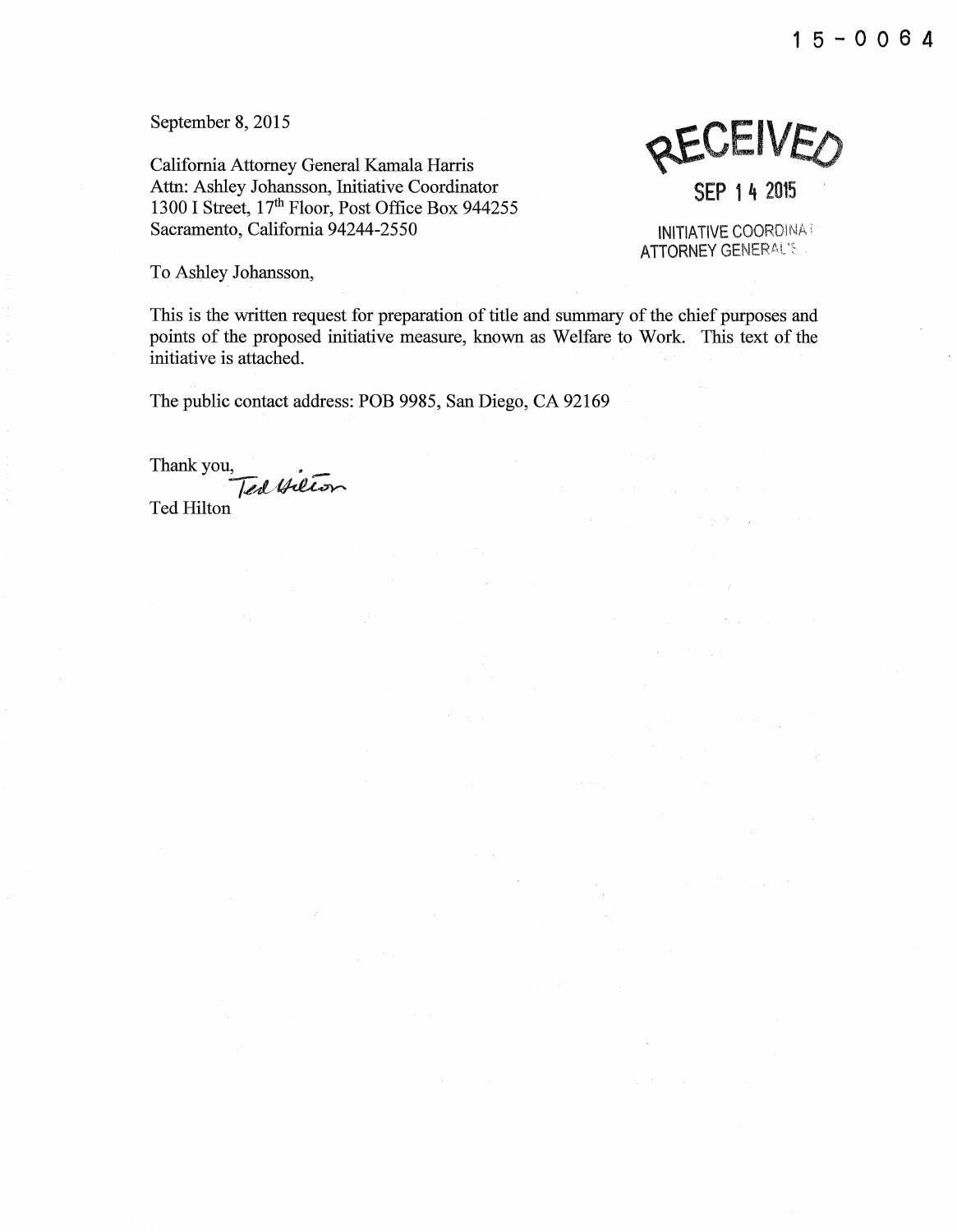THE PEOPLE OF THE STATE OF CALIFORNIA DO ENACT AS FOLLOWS:

SECTION 1. This act shall be known, and may be cited, as Welfare to Work.

SEC. 2. Section 10005 is added to the Welfare and Institutions Code; to read:

10005. (a) Notwithstanding any other law and to the extent not prohibited by federal law, an applicant for public social services shall provide the county welfare department with either of the following:

(1) For an individual applying for benefits on his or her own behalf, a valid California driver's license or California state-issued identification card.

(2) For an individual applying for benefits on behalf of a minor child, a<br>certified copy of the child's United States certificate of birth, or other official proof of birth document, and the child's social security card.

(b) The county welfare department shall maintain on file the names and identifying information for all applicants, and shall scan and maintain on file copies of each driver's license, identification card, certificate of birth or other official birth document, and social security card presented pursuant to this section. The county welfare department also shall maintain on file the names of any parents, known to the applicant, who are not included in the application; the number of months a recipient has received benefits; and the number of months the recipient has been employed while receiving benefits. This information shall be included in a statewide database established by the State Department of Social Services, which shall verify, on at least a quarterly basis, that no duplicate documentation has been submitted by another applicant or recipient.

(c) The county welfare department shall provide an applicant who demonstrates that he or she is unable to afford the required fee to obtain a driver's license or identification card, including the reduced fee provided for an identification card established pursuant to Section 14902 of the Vehicle Code, with a completed form DL 937, or its successor document, along with the appropriate fee, payable to the Department of Motor Vehicles. The amount of the reduced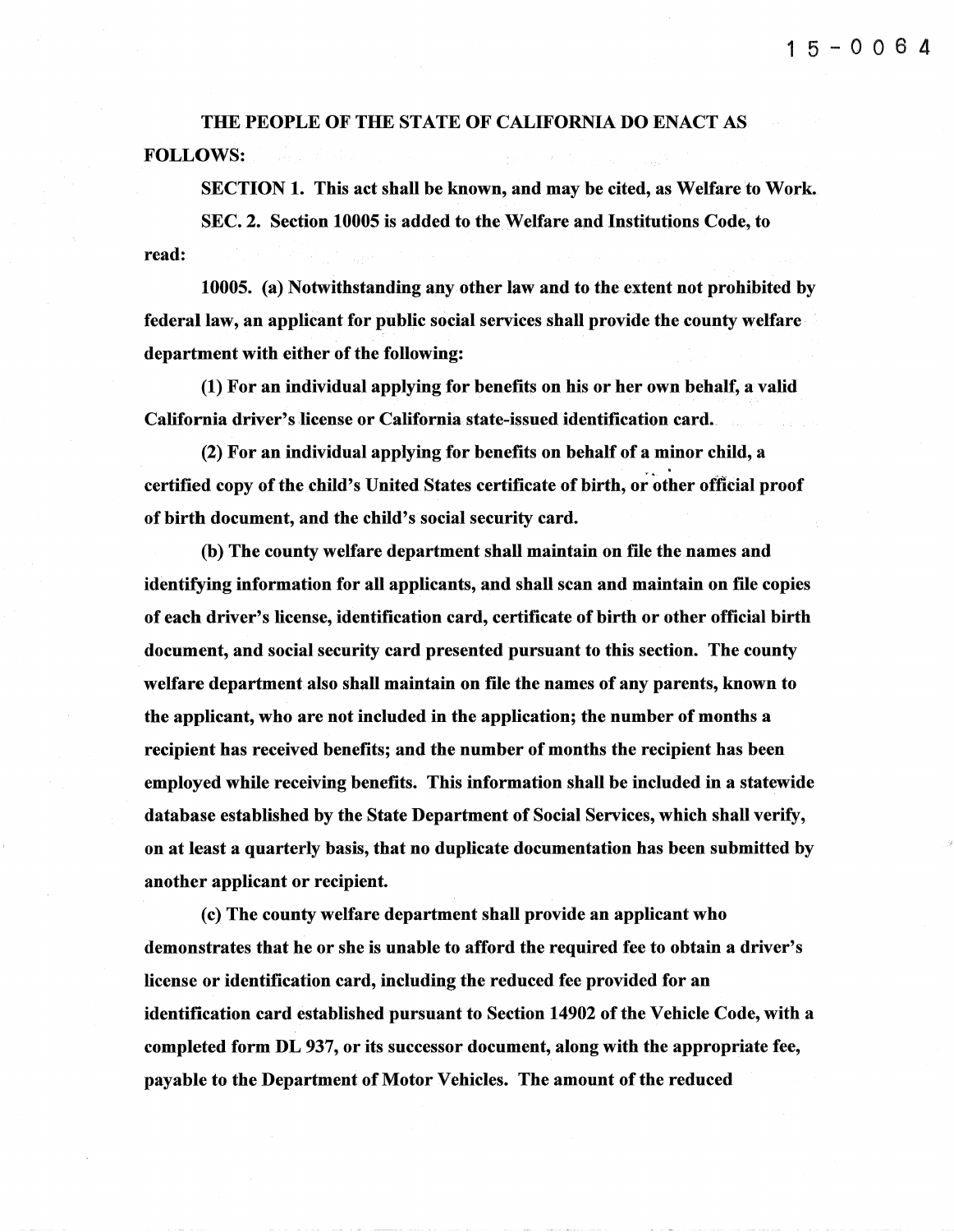identification card fee shall be deducted from the applicant's first benefit payment.

SEC. 3. Section 11322.88 is added to the Welfare and Institutions Code, to read:

11322.88. (a) (1) Notwithstanding any other law and to the extent not prohibited by federal law, the department shall develop and implement a job placement program, as provided in this section, to identify and facilitate employment opportunities for recipients who are required to participate in welfareto-work activities under this chapter.

(2) The program shall include an employer outreach component to identify potential public and private employers, as well as appropriate training for county social workers and other personnel.

(3) The program shall include documentation, which shall be provided to the participant and completed by the potential employer following the participant's interview, stating that no job was offered, a job was offered and accepted, or a job was offered and refused, as appropriate. The potential employer shall submit by email, fax, or mail, the completed documentation to the department or the county welfare department.

(b) Commencing on the date an adult applicant is determined eligible for aid under this chapter or on the date an adult recipient is recertified for aid under this chapter, he or she shall be required, as a condition of initial or continued receipt of aid, to cooperate with the county welfare department to obtain employment that meets or exceeds the minimum required hours pursuant to Section 11322.8. Failure to accept, without good cause, a job offer that meets or exceeds the required hours pursuant to Section 11322.8 shall be deemed a failure to cooperate with the county welfare department under this subdivision.

(c) Pursuant to the program established pursuant to subdivision (a), the county welfare department shall actively attempt to locate employment in the community for qualified recipients, and shall assist each of these individuals for the entire period during which an individual is receiving cash assistance under this chapter in seeking available positions in vocations, including, but not limited to all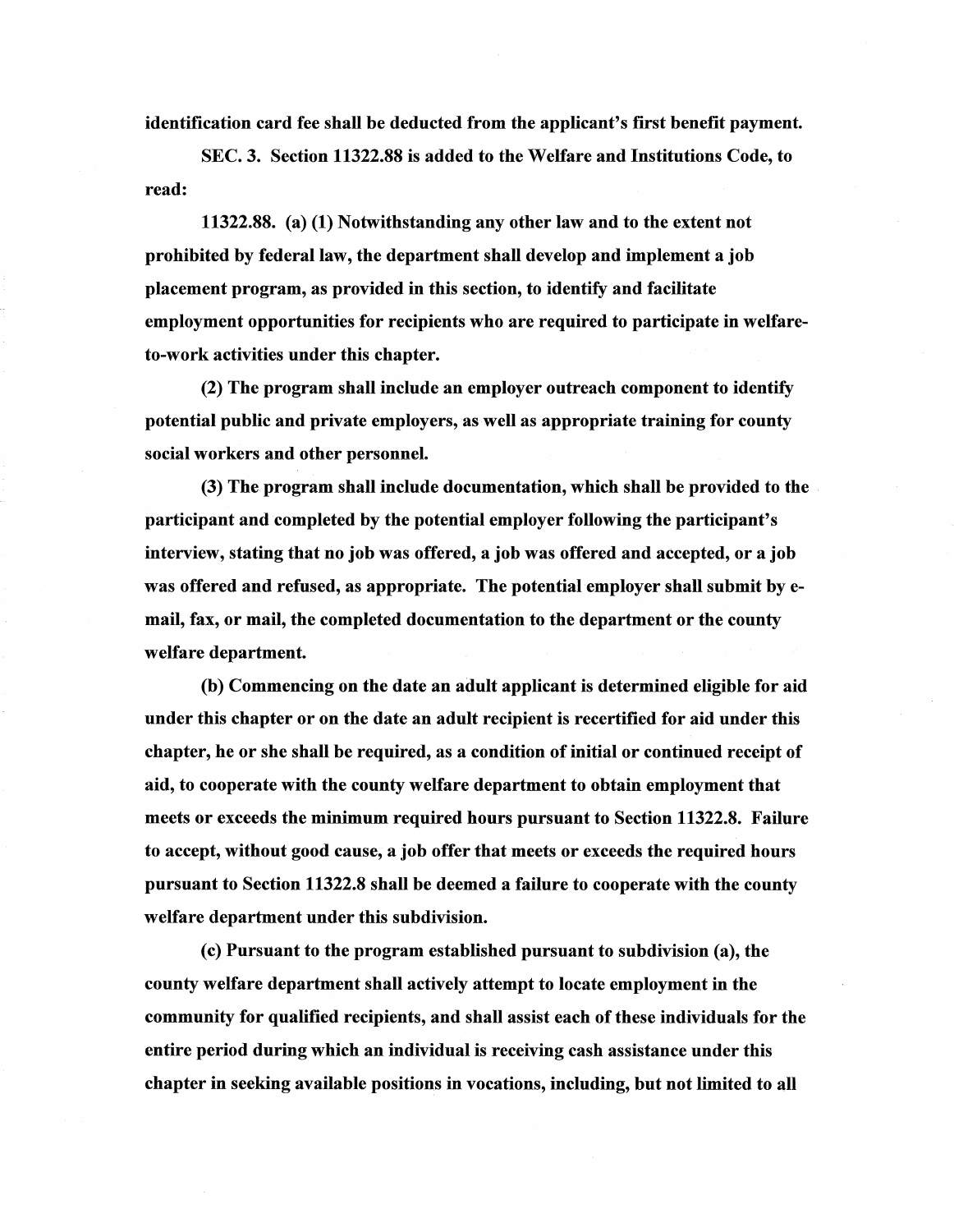of the following:

- $(1)$  Agriculture.
- (2) Construction.
- (3) Food Service.
- (4) Gardening and landscaping.
- (5) Garment industry.
- (6) Hospitality~
- (7) Housekeeping.
- (8) Janitorial services.
- . (9) Public works or other appropriate public employment ..

(d) The recipient shall be required to seek employment in cooperation with the county weHare for the entire period during which an individual is receiving cash assistance under this chapter, and shall be required to also participate in the weHare-to-work activities otherwise required by this article, or be subject to sanction pursuant to Section 11327.5.

(e) The department, in coordination with the Department of Corrections and Rehabilitation, shall develop procedures to determine if an inmate, upon his or her release from prison, would be eligible for benefits under this chapter and required to participate in the program under this section.

(f) (1) Notwithstanding the rulemaking provisions of the Administrative Procedure Act (Chapter 3.5 (commencing with Section 11340) of Part 1 of Division 3 of Title 2 of the Government Code) the State Department of Social Services may implement and administer this section through all-county letters or similar instructions from the department until regulations are adopted. The department shall adopt emergency regulations implementing this section no later than 12 months following the initial effective date of the employment program established pursuant to subdivision (a). The department may readopt any emergency regulation authorized by this section that is the same as or substantially equivalent to an emergency regulation previously adopted under this section.

(2) The initial adoption of emergency regulations implementing this section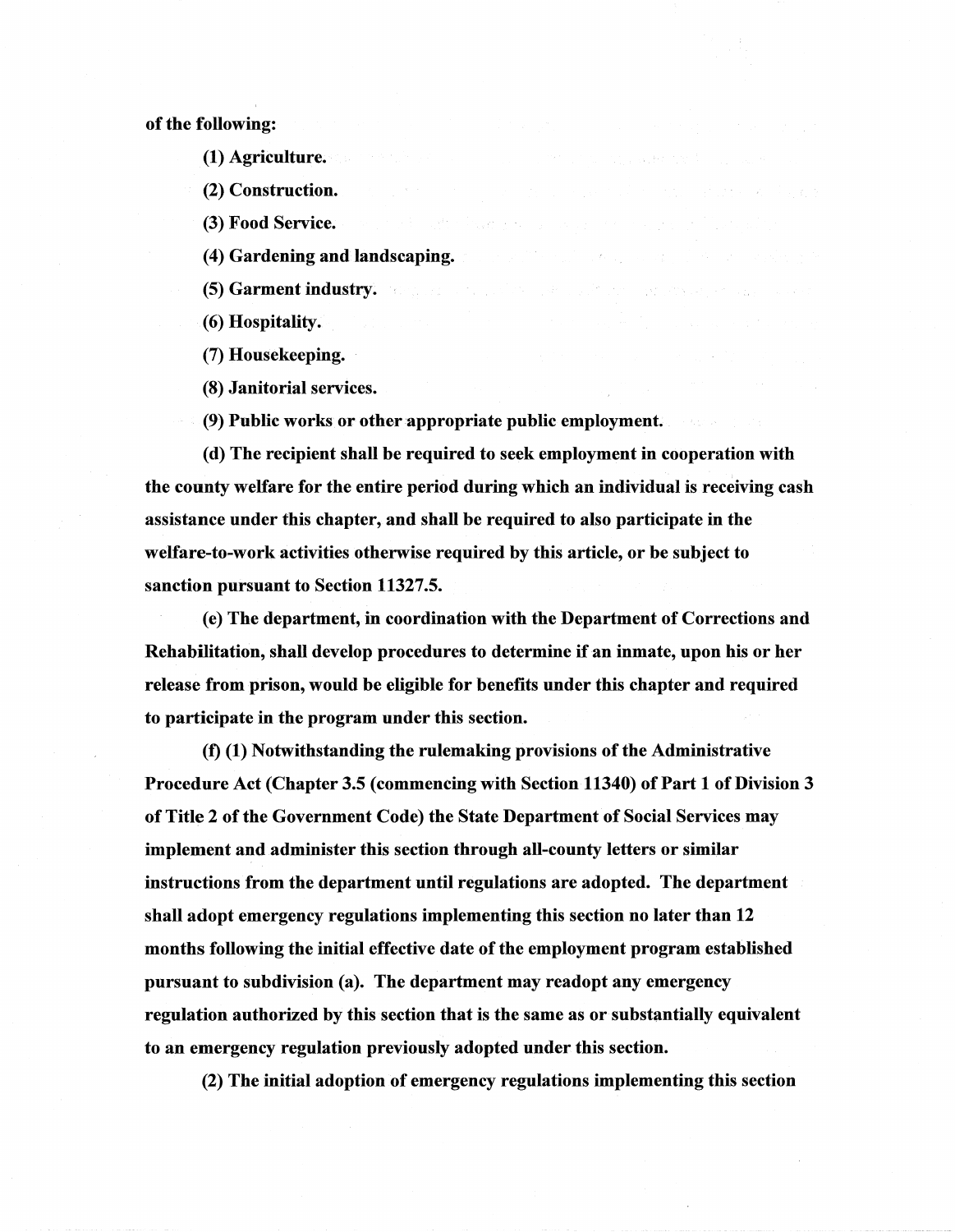and the one readoption of emergency regulations authorized by this subdivision shall be deemed an emergency and necessary for the immediate preservation of the public peace, health, safety, or general welfare. Initial emergency regulations and the readoption of emergency regulations authorized by this section shall be exempt from review and approval by the Office of Administrative Law. The initial emergency regulations and the readoption of emergency regulations authorized by this section shall be submitted to the Office of Administrative Law for filing with the Secretary of State and each shall remain in effect for no more than 180 days, by which time final regulations may be adopted.

SEC. 4 (a) The provisions of this act are severable. If any provision of this act or its application are held invalid, that invalidity shall not affect other provisions or applications that can be given effect without the invalid provision or application.

 $\sim$   $\sim$ 

 $\mathfrak{t}_1 \in \mathbb{R}^+$ 

Determination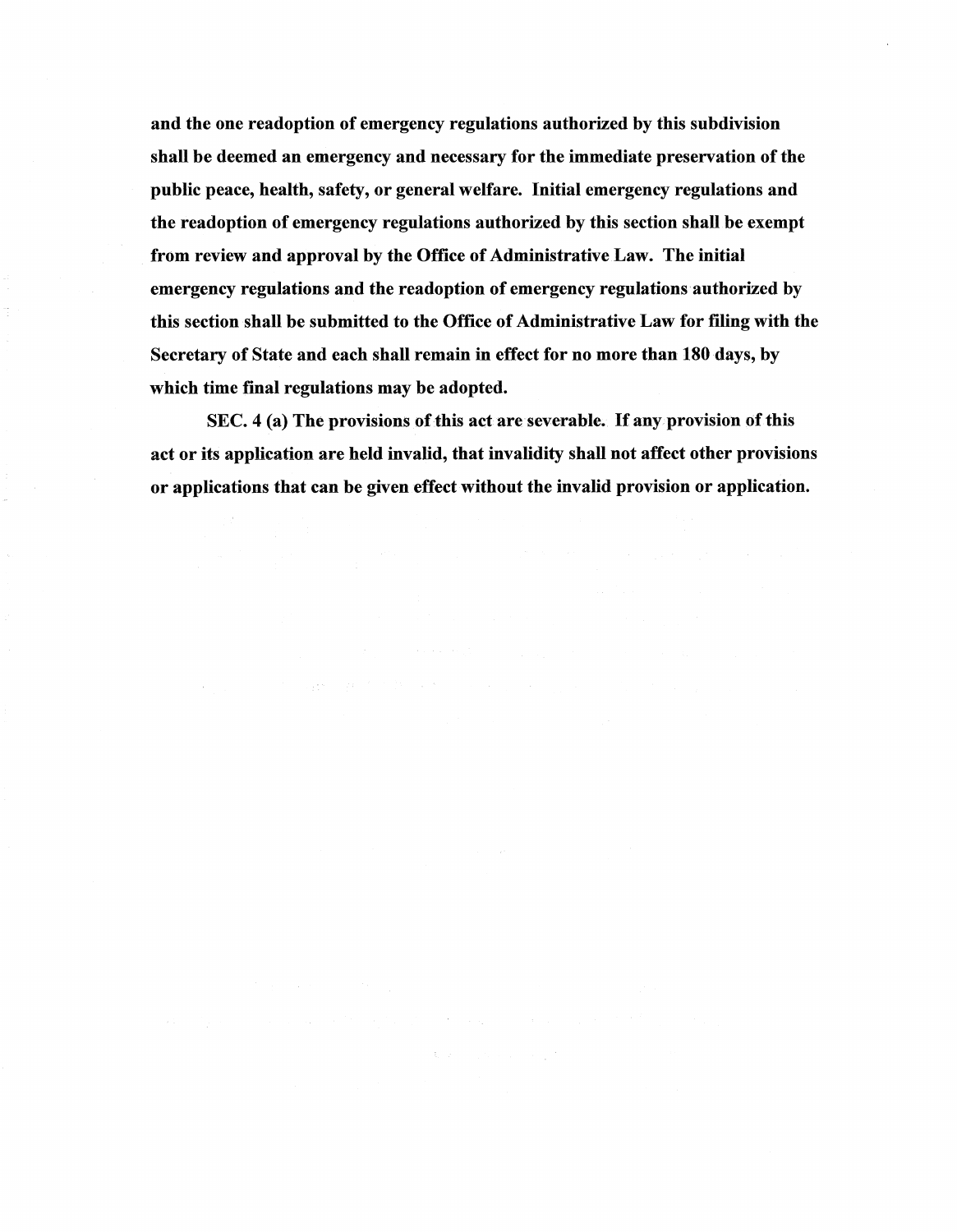$\label{eq:2.1} \mathcal{L}(\mathcal{L}(\mathcal{L})) = \mathcal{L}(\mathcal{L}(\mathcal{L})) = \mathcal{L}(\mathcal{L}(\mathcal{L})) = \mathcal{L}(\mathcal{L}(\mathcal{L})) = \mathcal{L}(\mathcal{L}(\mathcal{L}))$  $\mathcal{L}^{\text{max}}_{\text{max}}$  , where  $\mathcal{L}^{\text{max}}_{\text{max}}$  $\label{eq:2.1} \begin{split} \mathcal{L}_{\text{max}}(\mathbf{r}) & = \mathcal{L}_{\text{max}}(\mathbf{r}) + \mathcal{L}_{\text{max}}(\mathbf{r}) \,, \end{split}$